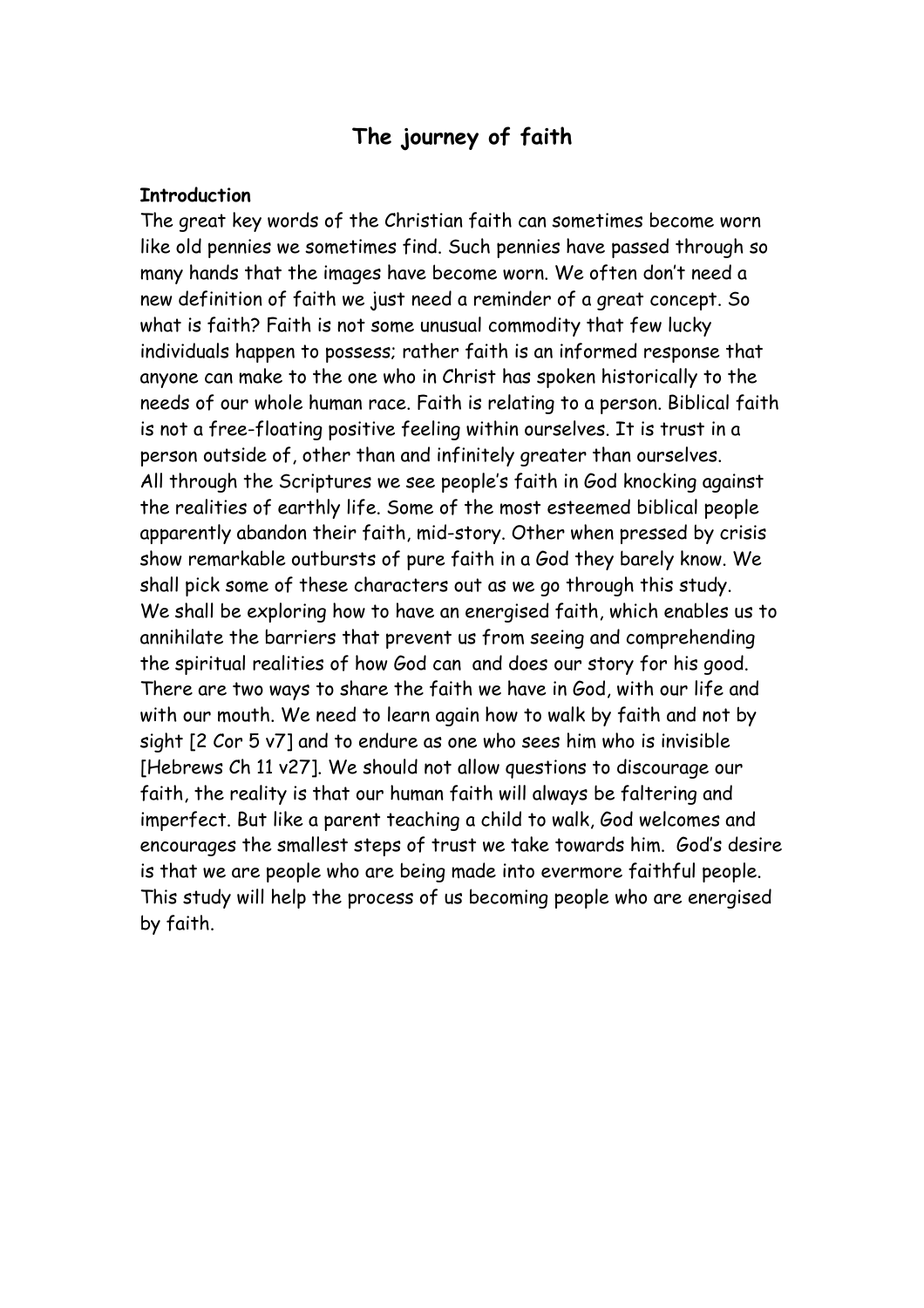## **Part A Principles of Faith**

## **Study 1 The necessity of faith**

#### **Introduction**

We usually applaud the winner of the race, the actor who achieves an Oscar, the winning candidate on election night. But who cheers the factory worker leaving work for the last time, yet who still believes that God will provide for him. Who cheers the young woman who wakes up in the hospital bed after the car accident, paralysed, and cries out to God for instead of curing her?

## **Wide view**

- 1. What do you think it means to live by faith?
- 2. Who is someone you know that you would say lives that way?
- 3. When have you wished you had more faith?

## **Biblical view**

Read Hebrews Ch11, 1-16

- 4. Consider the actions of the people mentioned in this passage. What does their behaviour have in common?
- 5. If your name was one those appearing in Hebrews 11, what do you think the write would say about you?
- 6. Why do these people deserve honour [v1-2]?
- 7. How would you describe the faith for which they are honoured?
- 8. Often we associate faith with feeling a certain way [e.g. confident, bold, doubt-free]. What indicates that these people's behaviour was based on something beyond emotional feelings [v 4-5, 7-9 11]?
- 9. Do you typically need to feel full of faith before you can obey God? Can you offer some examples?
- 10. In what ways did the faith of these people remain unfulfilled [v13- 16]?
- 11. How did they see themselves in relation to this world?
- 12. How does your faith in God affect your attitude towards this world?
- 13. In this passage what connection do you see between faith and hope?
- 14. How would you define faith?
- 15. How does Hebrews Ch 11 encourage you have your faith in God energised?

#### **Practical view**

Make a note about how you would like your attitudes to change during this study on faith. Be as specific as you possibly can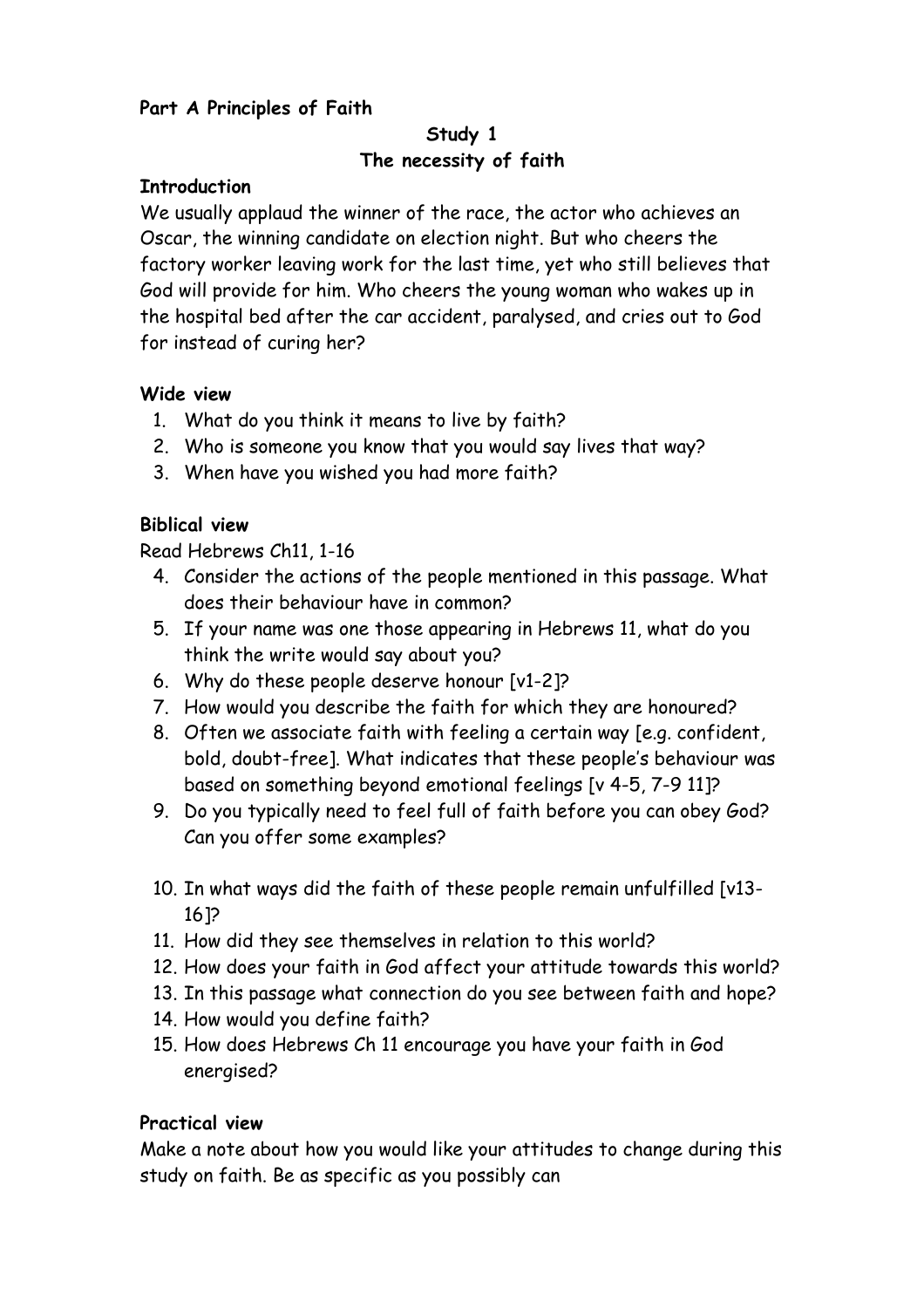## **Study 2 The heart of faith**

## **Introduction**

We all at times experience a troubled conscience. But how does God deal with our wrong doings in life? Does he keep a score of good and bad and announce the totals when we die? It was the playwright Somerset Maugham who wrote, If I were to write down every thought and every deed I have ever done, you would call me a monster of depravity'. In comparison to God's standards we have all fallen a long way short. So will God disregard our living without reference to him or our self-centredness simply because the loves us too much to hold anything against us?

## **Wide view**

- 1. Imagine that you are a judge. Someone you love is brought before you on trial. Which would you be more tempted to comprise, your justice or your love? Explain why you answer as you do.
- 2. Suppose you are on trial for a serious offence, and you know you are guilty. Describe your thoughts and feelings. Now consider that Christ declared you 'not guilty' not because of a technically, or a clever lawyer, but because he has taken your penalty on himself. How do you feel?

## **Biblical view**

Read Romans Ch 3 v 19-26.

- 3. What relationship do you see between law, faith and righteousness?
- 4. In your experience, what are some ways you have tried or been tempted to earn God's approval?
- 5. The law [v19] refers to God's law revealed in the Hebrew Scriptures, particularly the first five books of the Bible. When we try to become acceptable to God by keeping his law, what is the obstacle we keep running into [v20]?
- 6. If obedience to the law cannot make us righteous before God, what is the value of God's law [v20-21]?
- 7. How does being righteous in God's sight differ from being a 'good person' [that is socially acceptable] v 21-24?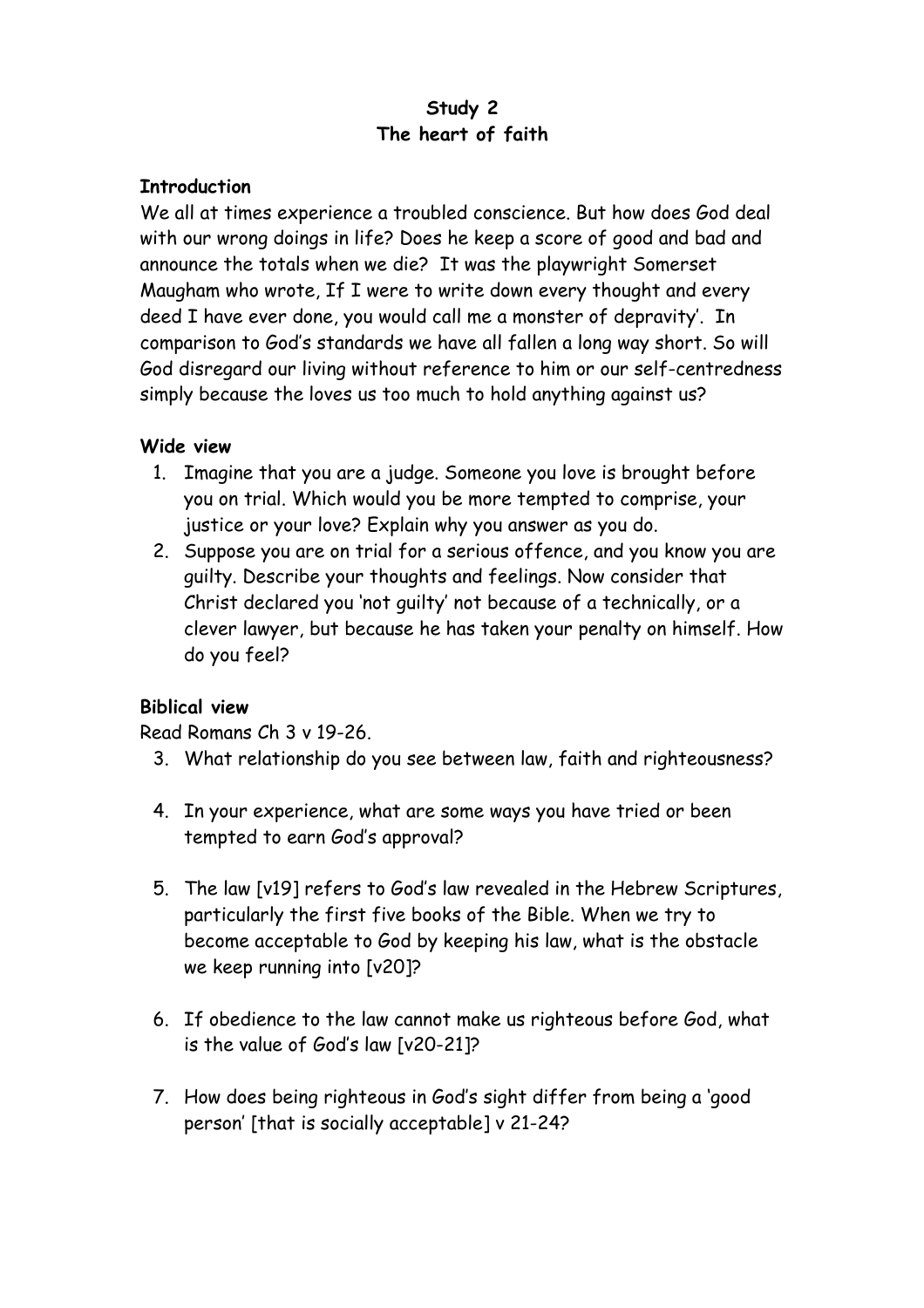- 8. Why might it be easier, or at least seem easier, to work towards righteousness by being a good person than to accept God's righteousness in Christ?
- 9. What is God's part in our being justified before him [v24-26]?
- 10. What is our part in being justified before God [v22, 25-26]?
- 11. Paul's word redemption comes form the idea of the slave market, which means to buy out of slavery. From what types of slavery has Christ delivered us?
- 12. If you are unsure, even occasionally that God has forgiven your sins, what help and direction does this Scripture offer you?

Stay on the lookout for evidence of spiritual searching as you watch TV, listen to music, the radio, and read newspapers magazines. Compare and contrast these attempts with what God has done in Jesus Christ. Consider how you can use people's efforts and longings as opportunities to share the gospel.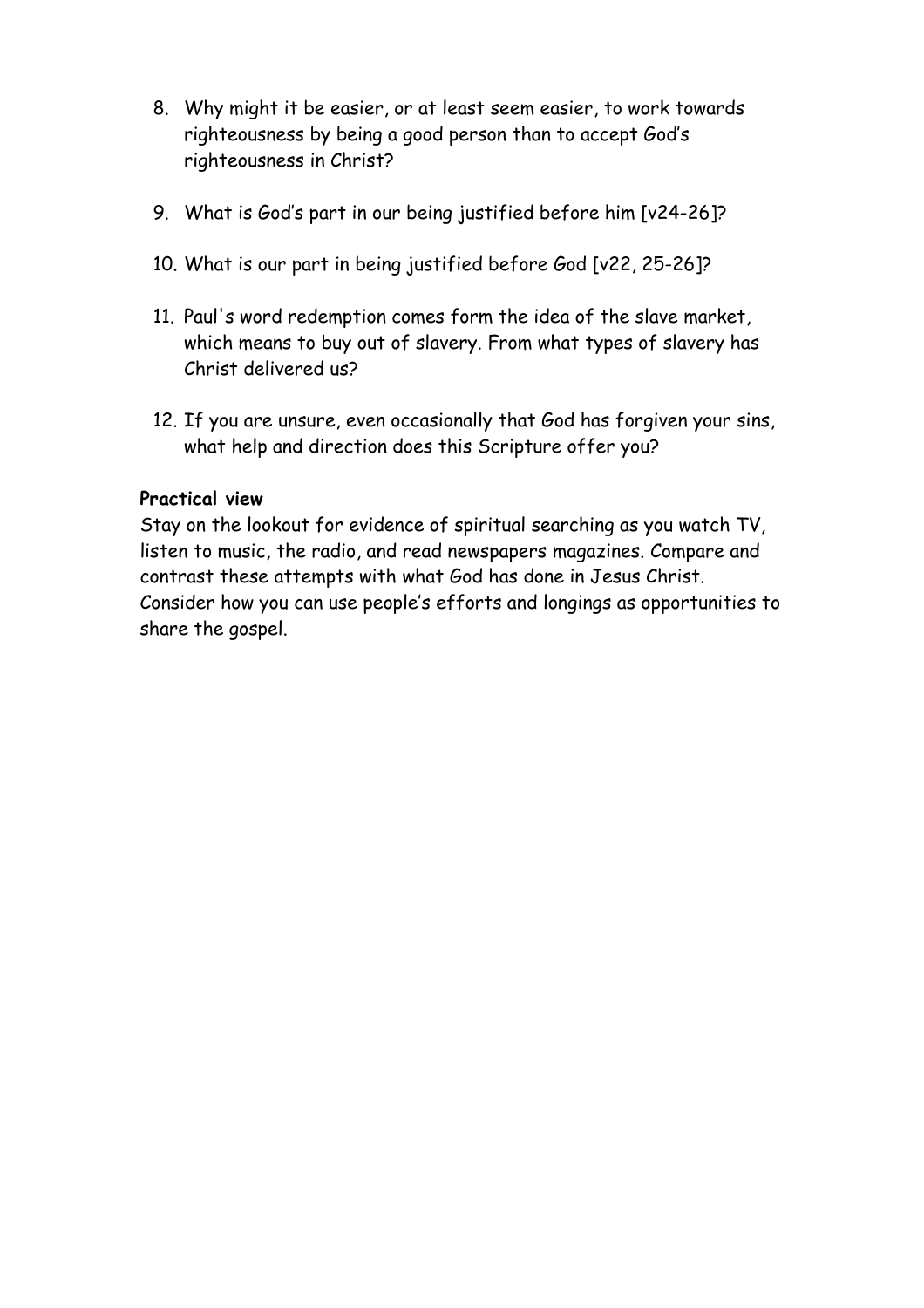## **Study 3 The activism of faith**

## **Introduction**

We all at times need to stop and understand the connection between faith and action. We all need to evaluate the health of our own faith. The young man claimed to be a premier ballet dancer, and also an accomplished hang-glider and a champion ice skater, but his gold-plated credentials just didn't seem to stack up with his present activities. What he was doing did not seem to equate with what he was saying about himself. Words are cheap, it is far easier to talk than to come up with actions to equal our words.

## **Wide view**

- 1. What is the biggest [and emptiest] boast you have ever heard?
- 2. Have you ever bragged about something when it was not quite true? Why did you exaggerate?

## **Biblical view**

Read James Ch 2 v 14-26

- 3. According to James what is the connection between faith and actions?
- 4. In what sense is faith without deeds lifeless [v 14-17]?
- 5. Describe some evidence of a dead faith
- 6. When have you seen a gap between your own faith and your deeds?
- 7. What did you do [or are doing] to bring the two together?
- 8. How does James answer the question that faith and works can exist independent of each other [v18]?
- 9. What surprising example does James use to show that' just believing' is not enough for saving faith [v19]?
- 10. How do the lives of Abraham and Rahab exemplify genuine faith in God [v 20-25]?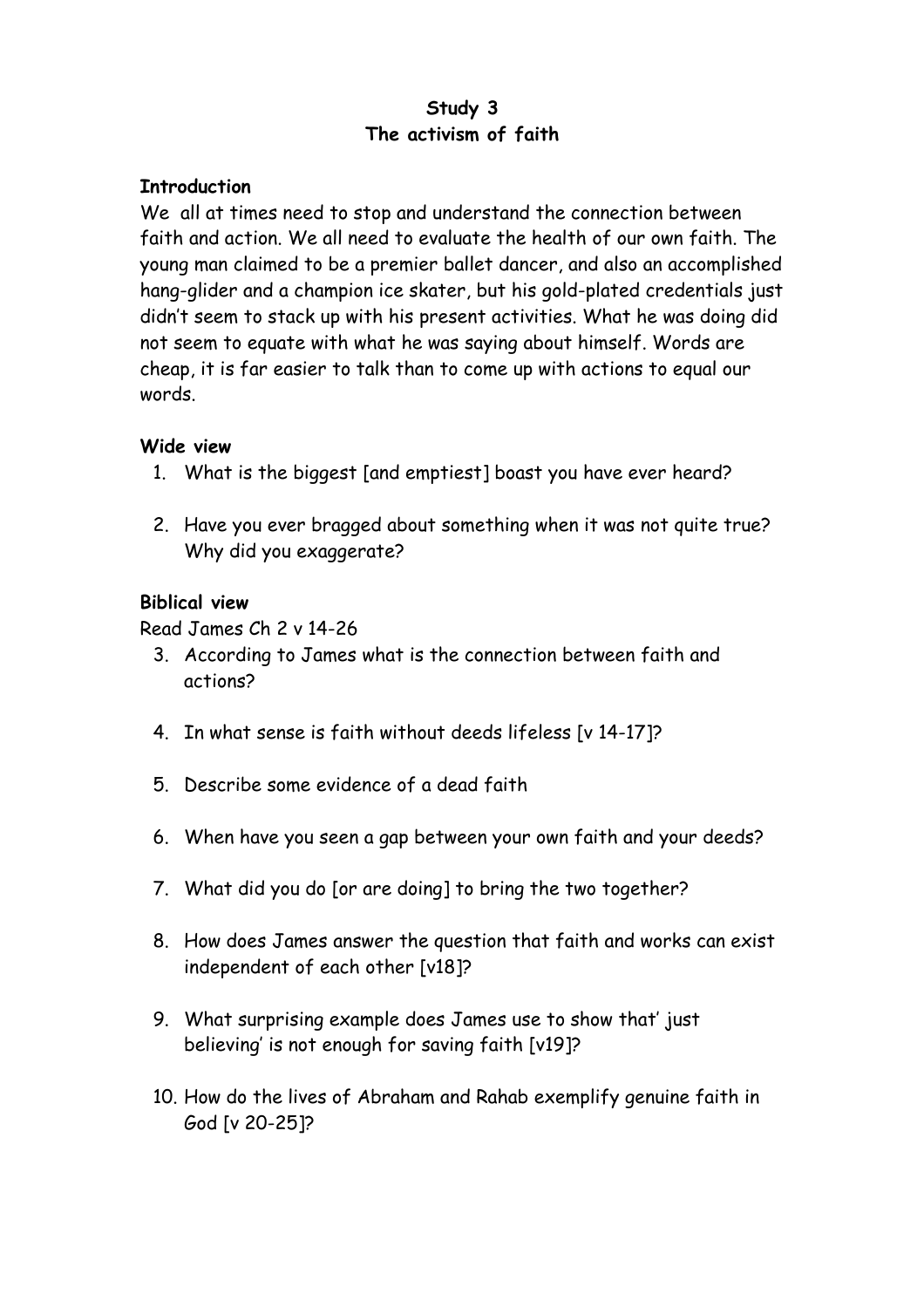- 11. In verse 23 James quotes Genesis Ch 15v6. Paul also quotes this same verse in Romans 4 v 3, to show that we are saved by faith. How do we reconcile two ideas here that we are saved by faith and not deeds, and that faith without deeds is dead?
- 12. In you own life where do you think people see evidence of an energised authentic faith in Jesus?
- 13. The book of James is a challenge for believers to mature in their faith. What are some of the areas that you need to expand your actions of faith?

In your group name evidences of Christian faith that you see in each other. You can either do this out loud or write a note to each other. Or you can write a note to someone who has inspired your faith by their faith you've seen in action.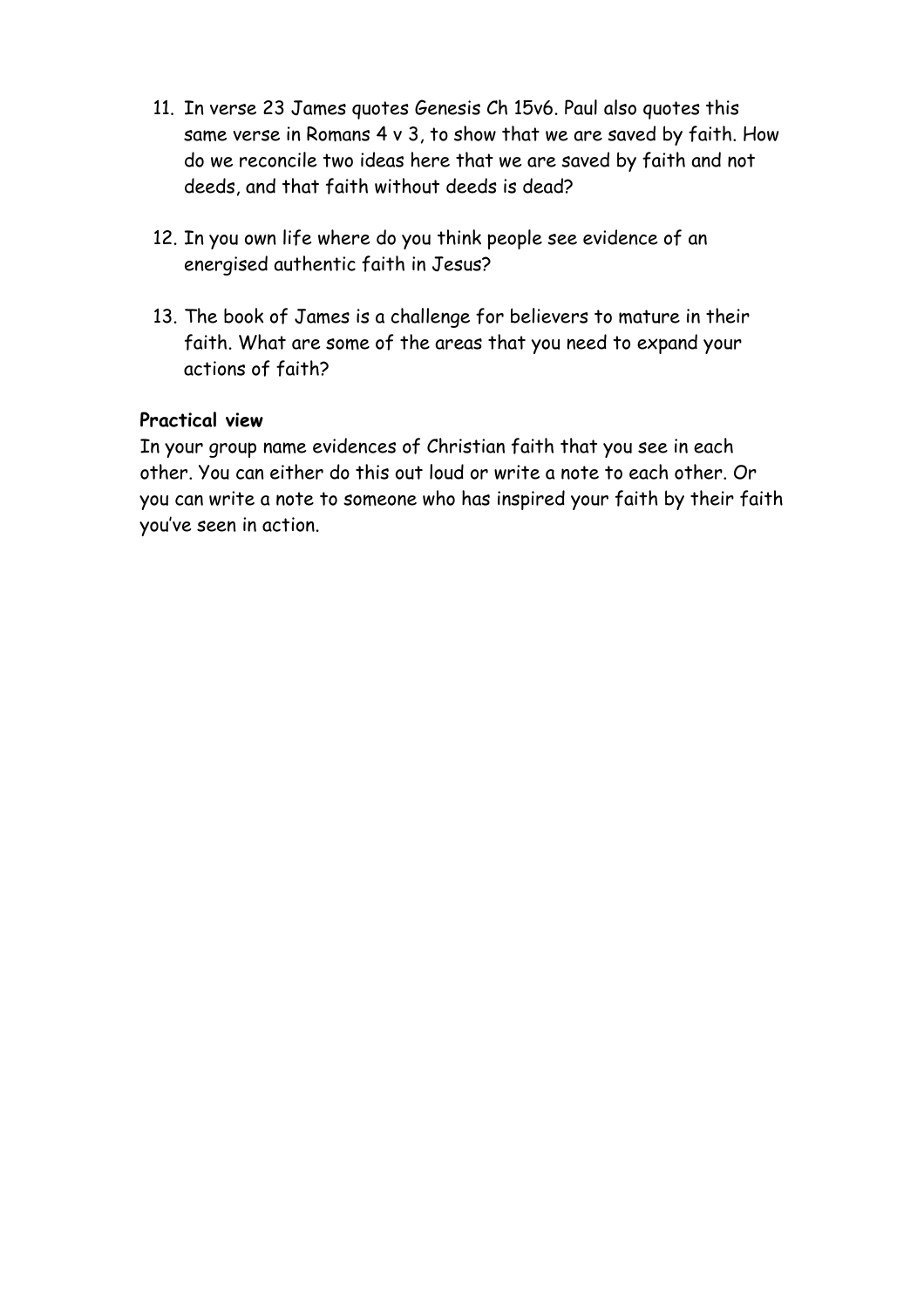## **Study 4 The focus of faith**

## **Introduction**

In the 1981 film Chariots of Fire, the runner Harold Abrahams loses a race because he keeps glancing sideways to see where his rival Eric Liddel is. Afterwards he berates himself for such amateur behaviour. He's an Olympic class runner, yet he broke a fundamental rule of racing, never look for the other runners.

## **Wide view**

- 1. When have you failed at a task because you were distracted?
- 2. As you try to keep your focus on Christ, what most often distracts you?

## **Biblical view**

Read Hebrews Ch 12 v1-11

- 3. Through this passage what attitude does the writer urge us to take towards sin?
- 4. In what ways does your Christian life resemble a race?
- 5. What is the 'race marked out for us' [v1]?
- 6. Why does keeping our eyes on Jesus help us to run with perseverance [v 1-3]?
- 7. Verse 2 speaks of Jesus being the author and perfector of our faith. The idea is that faith depends on Jesus from beginning to end. How is Jesus involved in the beginning of faith? The continuation of faith The culmination of faith?
- 8. In our race of faith, how might we be distracted by the other runners? By the track conditions? By the cheers or boos of the crowd?
- 9. How is Jesus the perfect example of how we ought to run our own race of faith[ v 2-3]?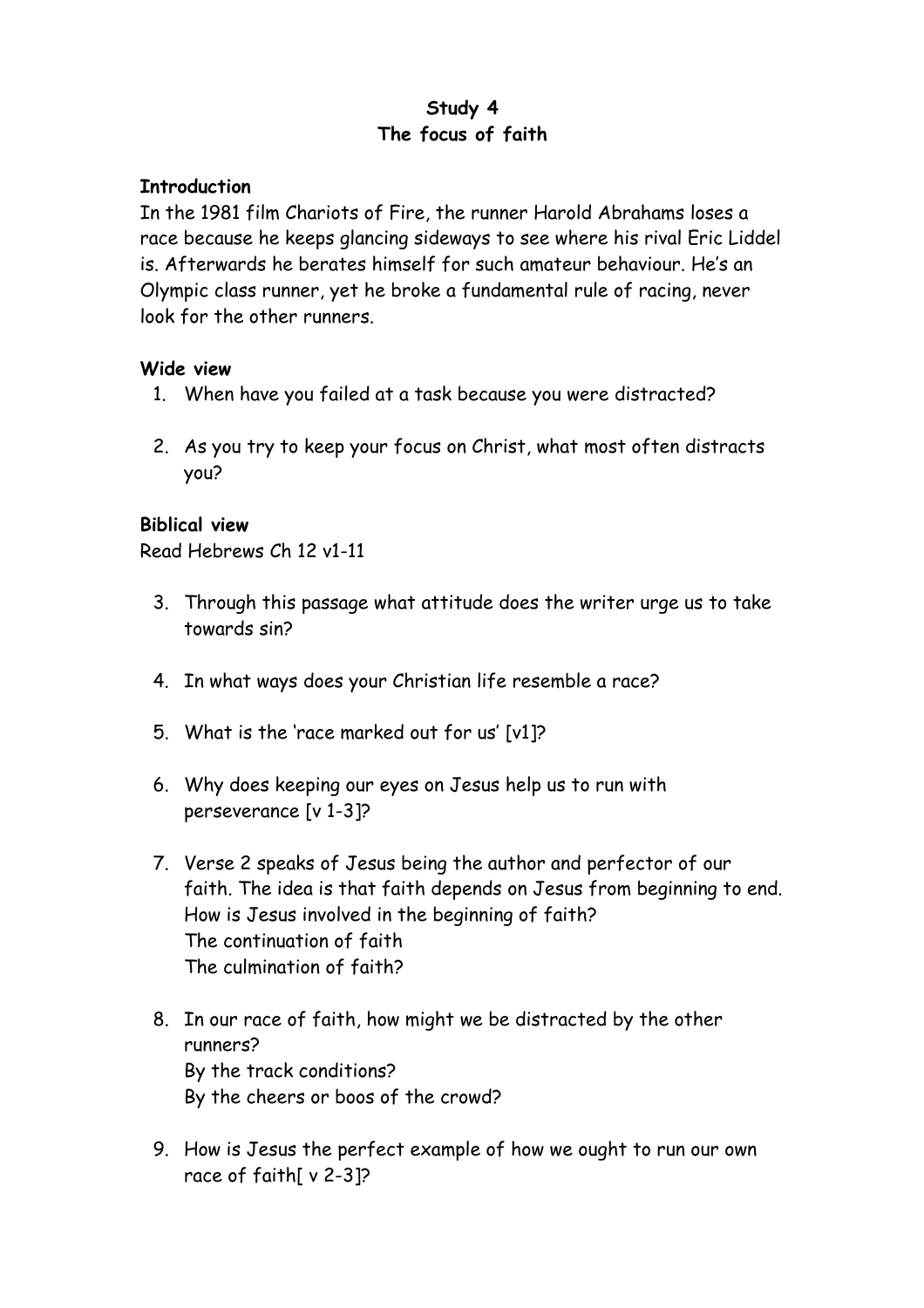- 10. How does God's discipline demonstrate his love [ v 6-9]?
- 11. What is the intended result of God's discipline [v10-11]?
- 12. In this coming week in your 'ace of faith' where do you anticipate the most danger of stumbling?
- 13. What strategies can others offer you to keep your focus on Christ?

Draw a sketch of yourself with various weights of sin attached to you; you can picture the weights on your ankles, arms, or in a backpack. Now decide how you will cast off each weight this week. Make specific plans, to help remind you of your ultimate goal draw a cross or some other representation of Christ as the goal of your running figure.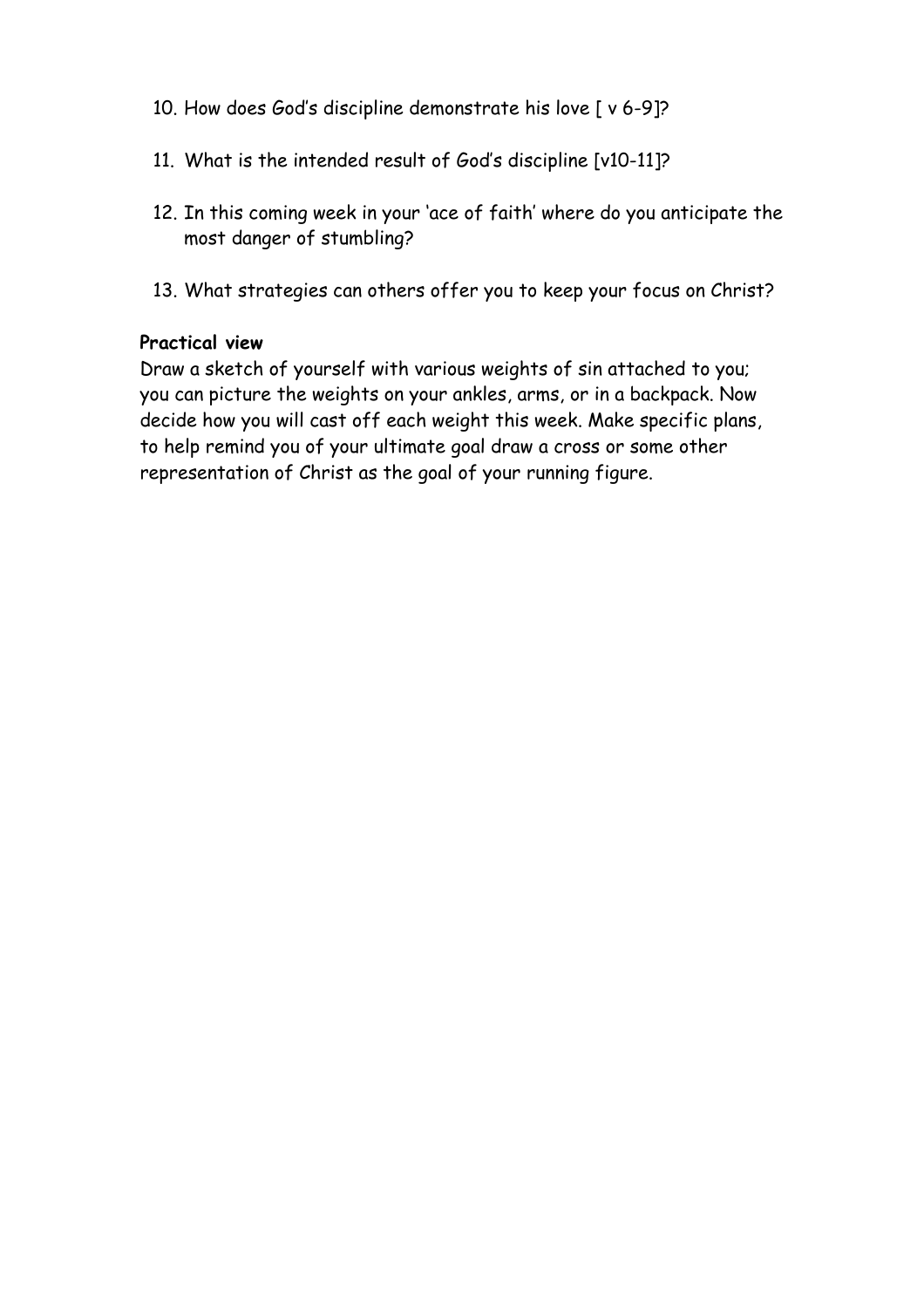# **Study 5 The finale of faith**

## **Introduction**

The chapter title of a book I have is People will summarise your life in one sentence, pick it now. Wander through a graveyard and you will see that most graves carry an epitaph, which sums up the life of the deceased person. Most are quite complimentary. People's last words are often significant they provide a window into a person life.

## **Wide view**

- 1. If your epitaph summed up your life of faith what would it say? [Aim for some possibilities, not a complete answer]
- 2. If you could write your own epitaph, what would you say about your faith?

## **Biblical view**

Read 2 Timothy Ch 4 v 1-18

- 3. Throughput this passage, what clues do you get that these are Paul's last words to Timothy?
- 4. What does Paul's 'life summary' [v 6-7 and 16-17] tell us about what he considered essential?
- 5. How do Paul's essentials compare with your own?
- 6. From looking back on his life Paul turned to looking forward, what was he confident about [v 8,18]?
- 7. Notice what Paul asked Timothy to bring him in prison [v11, 13]. How do his requests show his hope for a continuing ministry?
- 8. What emotions come through in Paul's account of his various relationships- good and bad [v9-16]?
- 9. How had other people sometimes failed Paul [v 10,14-16]?
- 10. How had the Lord helped Paul when people failed him [v17]?
- 11. How has the Lord helped you when people have failed you?
- 12. For what purpose was Paul's life preserved [v 17-18]?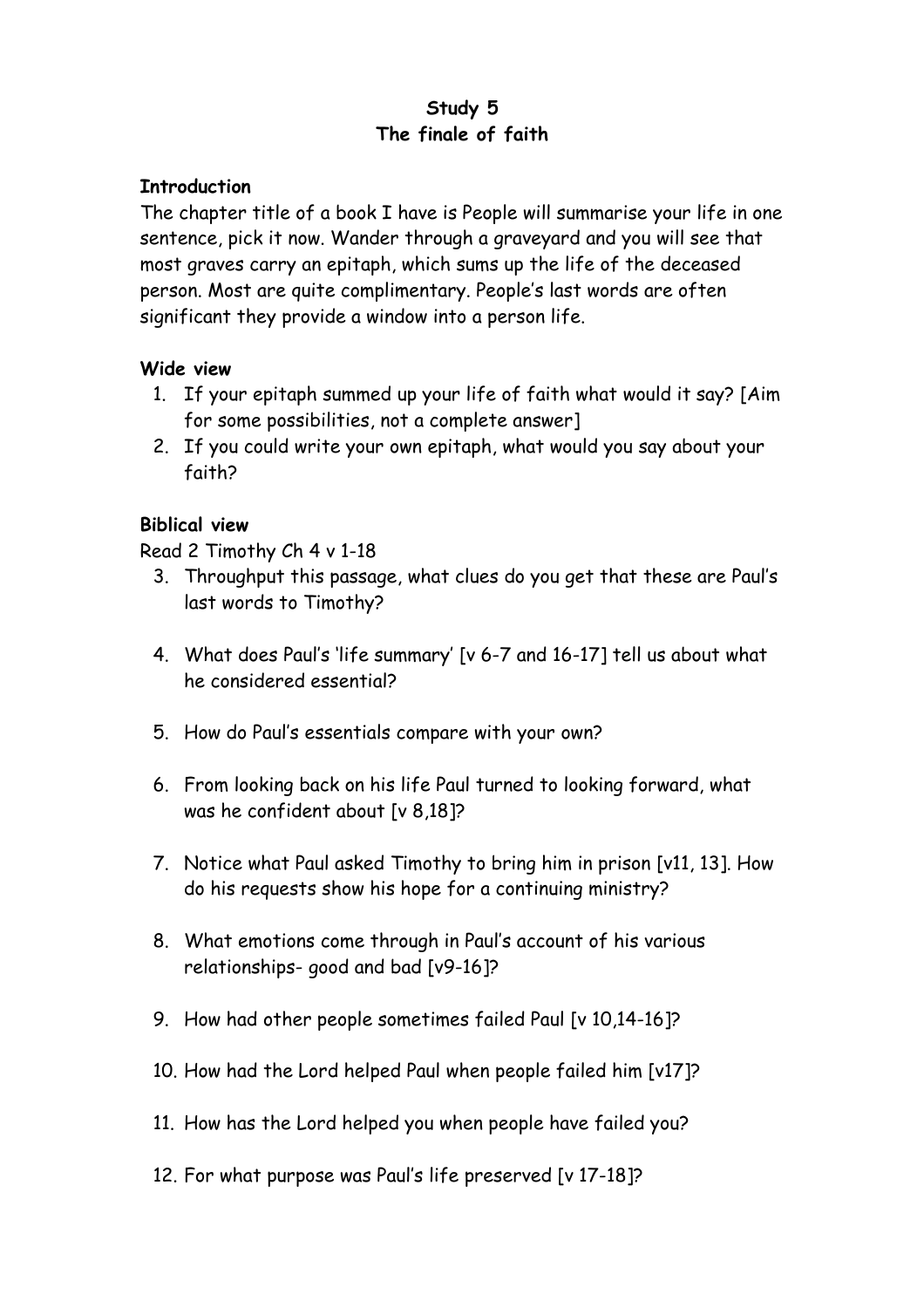- 13. What was Paul's ultimate hope?
- 14. Based on these principles of faith how would you like to revise the definition of faith you offered in study 1?

People will summarise your life of faith in a single sentence. So why not write it now yourself. How would you write your faith epitaph? How can you work towards that goal?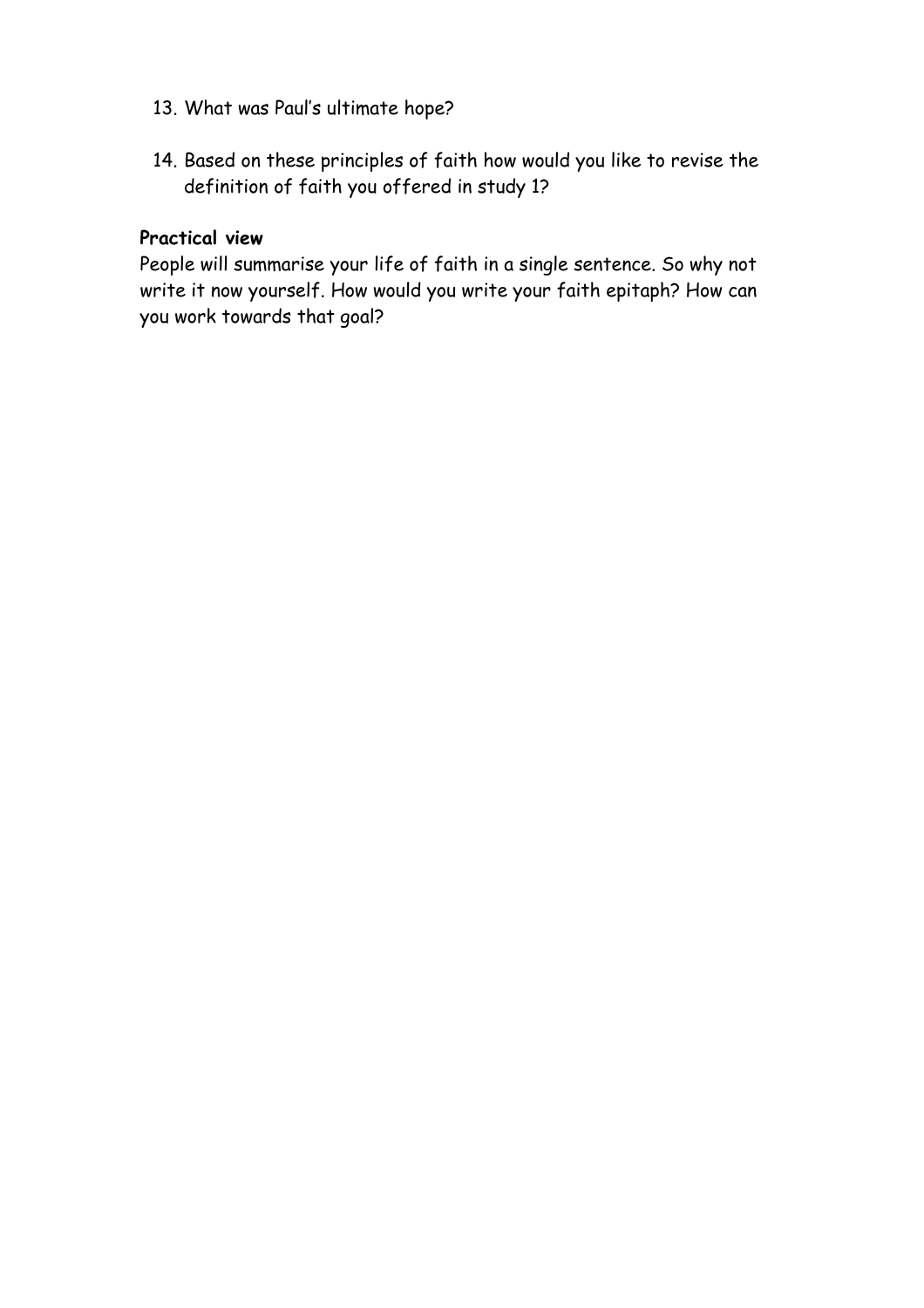## **Part B People of faith**

## **Study A Abraham Building faith**

#### **Introduction**

Giving the answer as 'Because God told me to' can often bring some funny looks for others. Some people might even question your mental stability. Such was the situation for Abraham and Sarah and Lot as they set out form Haran to Canaan, Yet here we see that Abraham found faith to obey God even without great knowledge or a long experience of knowing God.

#### **Wide view**

- 1. When have you made a major change you believed the Lord wanted you to, and how did you know what God was asking you to do?
- 2. How willing do you think you would be to make a major change in your life if God asked you to?
- 3. What factors would you consider?

#### **Biblical view**

Read Genesis Ch 12 v1-9

- 4. How did God break unexpectedly into Abraham's life?
- 5. We do not know how God spoke to Abraham, or what form God took, but clearly it was definite and understandable. Put yourself in Abraham's place. What would you think? What questions would you ask God?
- 6. How did God's promises cover many of Abraham's possible questions  $[V 1-3]$
- 7. How would Abraham's obedience affect the whole world [v3]?
- 8. What aspects of Abraham's situation would have complicated his move [v 4-5]?
- 9. How have God's promises encouraged you to make a difficult change?
- 10. Think of a major life change you have made, or are in the process of making. If someone asked you, Why are you doing this' what would you say?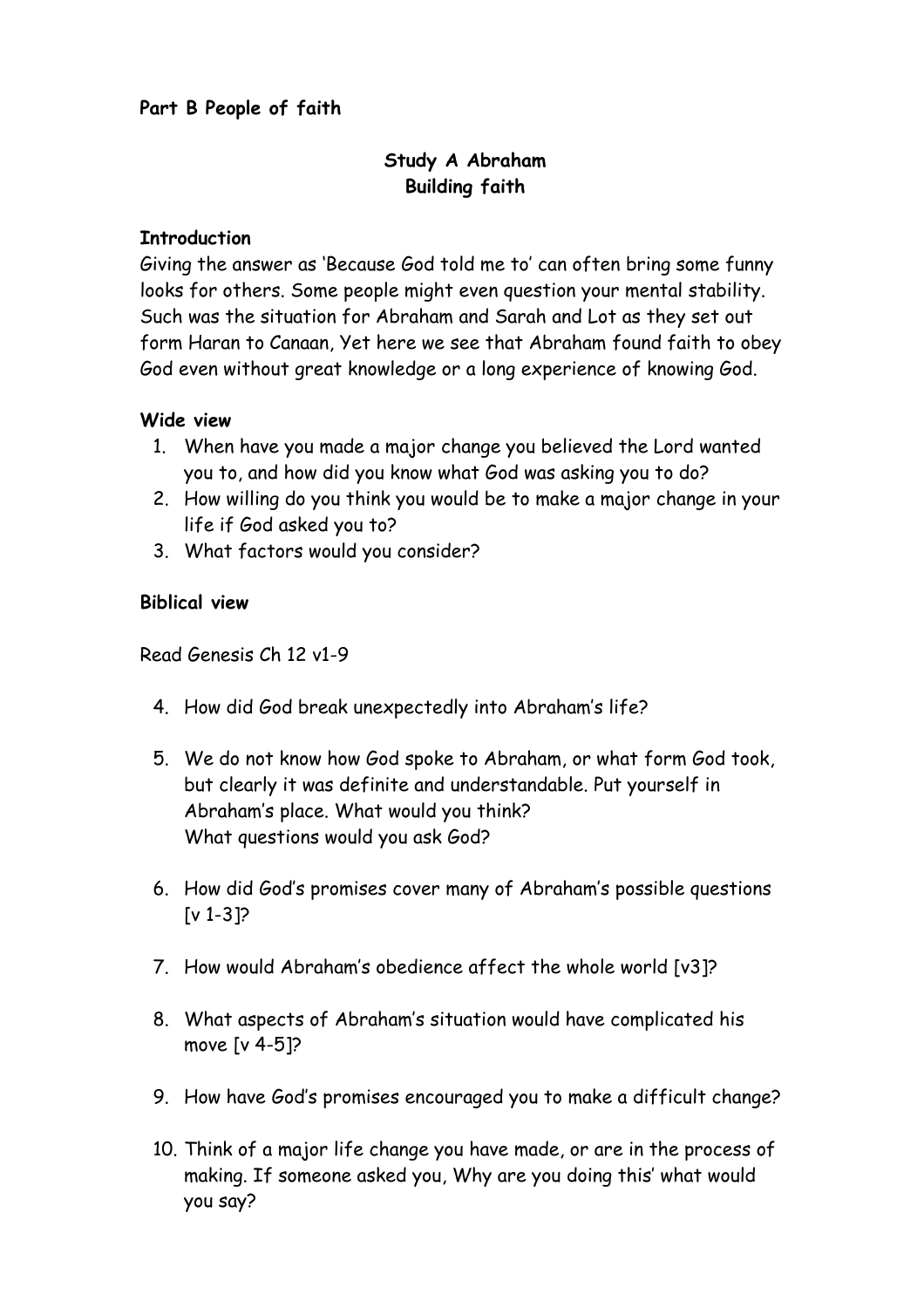- 11. The land where God sent Abraham was occupied by the Canaanites, who were pagan worshippers [v6] .How does Canaan resemble the setting of your life of faith?
- 12. When Abraham had travelled some distance into Canaan what additional promise and encouragement did God provide [v 6-7]?
- 13. What do you notice about Abraham's response to this further revelation of the Lord [v 7-8]?
- 14. As he packed up and as he travelled, even when he arrived in Canaan, Abraham may have had doubts or questions about the future fulfilment of God's promises, but still Abraham kept acting out of obedience. In what areas of your life can you obey God now despite doubts and questions you may have?

Abraham's knowledge of God deepened as he followed in obedience. Reflect on how your own present knowledge of Jesus Christ compares today to when you first began to trust him. Consider not only the facts you know, but also how these facts have been seen in your character and changed your character to be like him. Draw a map of your spiritual journey so far. Note significant landmarks, milestone and detours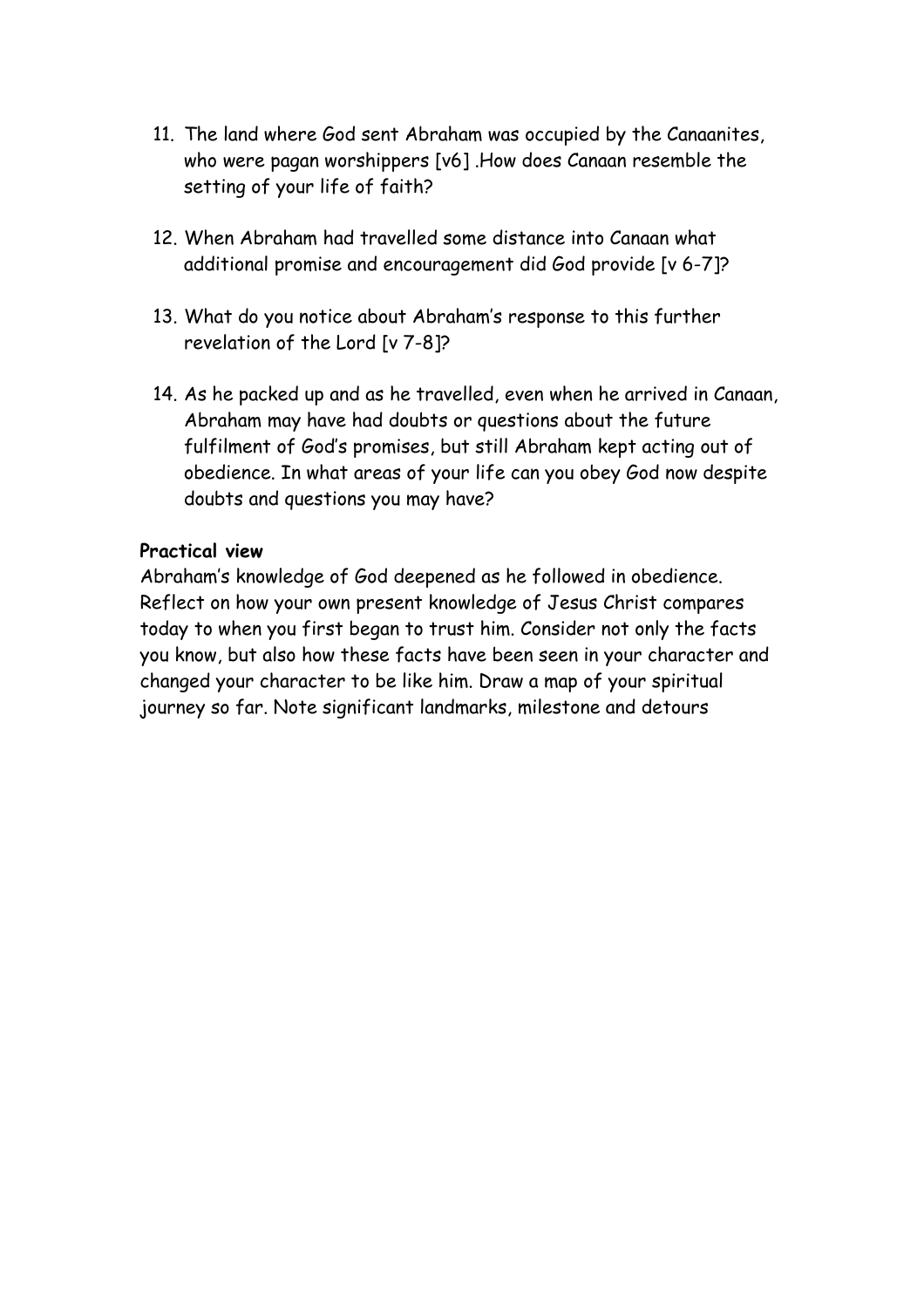# **Study B Naaman Everyday faith**

#### **Introduction**

In 1996 the comet Hyakutake passed close to the earth. It simply appeared as a blurry star, thus disappointing those who expected a fiery display in the sky. Our expectations of faith often resemble our expectations of other things, so that when God call us to quit acts of obedience we can at times lose interest in what we are being asked to do, because in the language of today it doesn't seem 'sexy enough'

## **Wide view**

- 1. When have you been blessed by someone's very simple or quiet action?
- 2. When you have physical needs, what kinds of responses show you that people care?

## **Biblical view**

Read 2 Kings 5 v 1-15

- 3. Suppose you are Naaman, at which point in the story would you be most tempted to quit? What would keep you going?
- 4. What is remarkable about the young servant girl's response to Naaman's leprosy [v 2-3]?
- 5. What approach did Naaman initially take toward getting his problem solved [v 4-6]?
- 6. How did the King of Israel's reaction complicate Naaman's quest for a cure [v7]?
- 7. Think of a time when your best efforts to find a solution to a problem were thwarted by another person. How did you feel and respond?
- 8. How did the prophet Elisha, involve himself in Naaman's problem [v 8-10]?
- 9. How did Naaman react to Elisha, and why do you think his objection was so strong [v11-12]?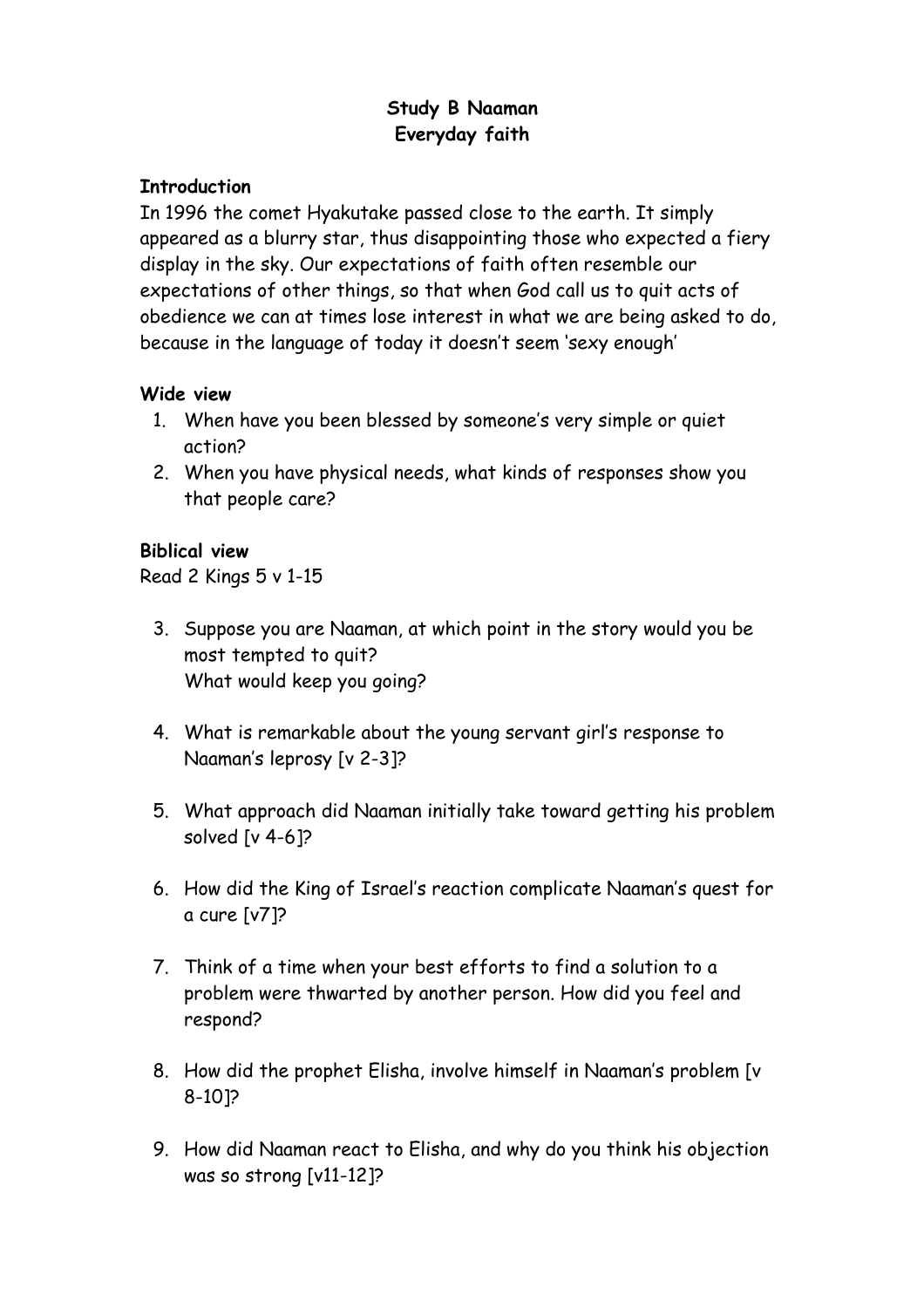- 10. When have you wished that God would do something dramatic in response to your faith?
- 11. How did Naaman's servants show wisdom [v 13]?
- 12. Naaman was healed physically. What spiritual change took place within him as a result [v 15]?
- 13. In what areas of your life do you think God waits for you to show an energised faith, and for you to take small steps of obedience, so that he can show you that he is truly God?

Consider area of your life in which you need to obey as Naaman obeyed. Plan how you will take the first step to go down into the Jordan for the first time. Here are some possible ideas.

To cross an invisible barrier to talk to someone at church or in your neighbourhood when you have previously ignored

Vow to refrain from harmful patterns of behaviour

Your obedience may not bring immediate visible results instantly. But consider how the steps of friendship can lead to a difference, or how refusing to gossip can break a chain or half-truth and set a new example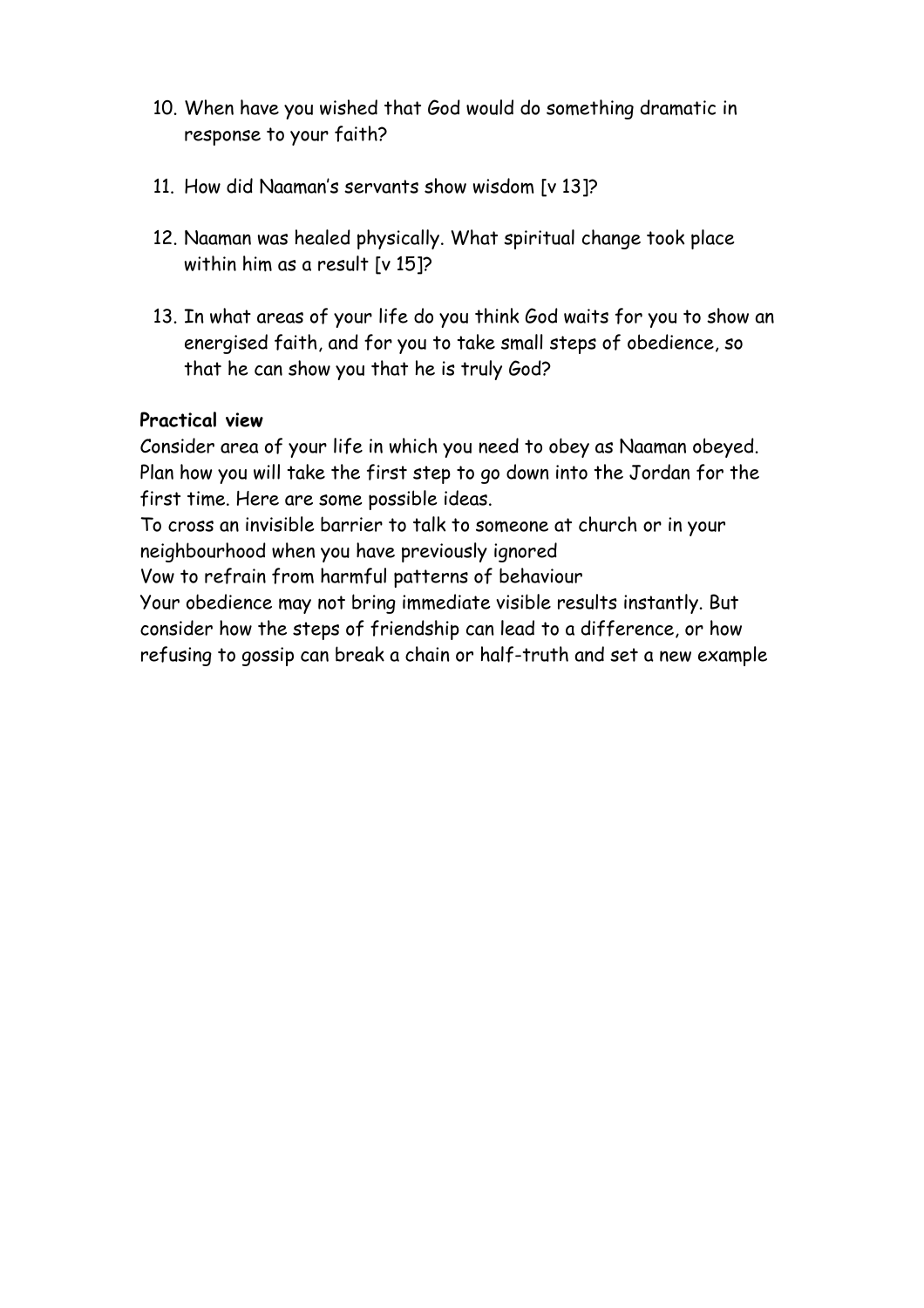# **Study C David A faith that worships**

## **Introduction**

Years ago when I was a student we inherited a plot of land that had been a wilderness, we cleared it, planted some vegetables, cleaned up the fruit bushed that were there, pruned the trees, and then it was time to leave College and move. Some of our neighbours couldn't see why we had worked so hard to then hand it all over to someone else before we had time to really enjoy our work.

King David made ambitious plans to build a temple for the Lord. The Lord showed him that the temple would be built, not by him but by his son Solomon. David himself would never see the temple.

An energised faith is easy when everything goes as planned, disappointment severely tests faith.

## **Wide view**

- 1. What do you usually do after a disappointment?
- 2. What is a severe disappointment you have experienced? How did you respond? How did it affect your relationship with God?

#### **Biblical view**

Read 2 Samuel Ch 7 v 18-29.

- 3. Think of three words or phrases that describe David's reaction to the news that his son would be the one to build the temple
- 4. Which of these words or phrases could you apply to yourself when you receive disappointing news?
- 5. What makes King David's prayer worshipful?
- 6. When we have a strong sense of where we've come from and how far along the Lord has brought us, how is our faith affected?
- 7. David voiced awe that God had spoken of David's house [descendants] far into the future [v 19-21, 27] How is faith deepened by a vision of what God can do beyond the here and now?
- 8. In what ways have God's people inspired and energised your faith?
- 9. How is David's character revealed in what he requested and expected from the Lord [v 25-26, 29]?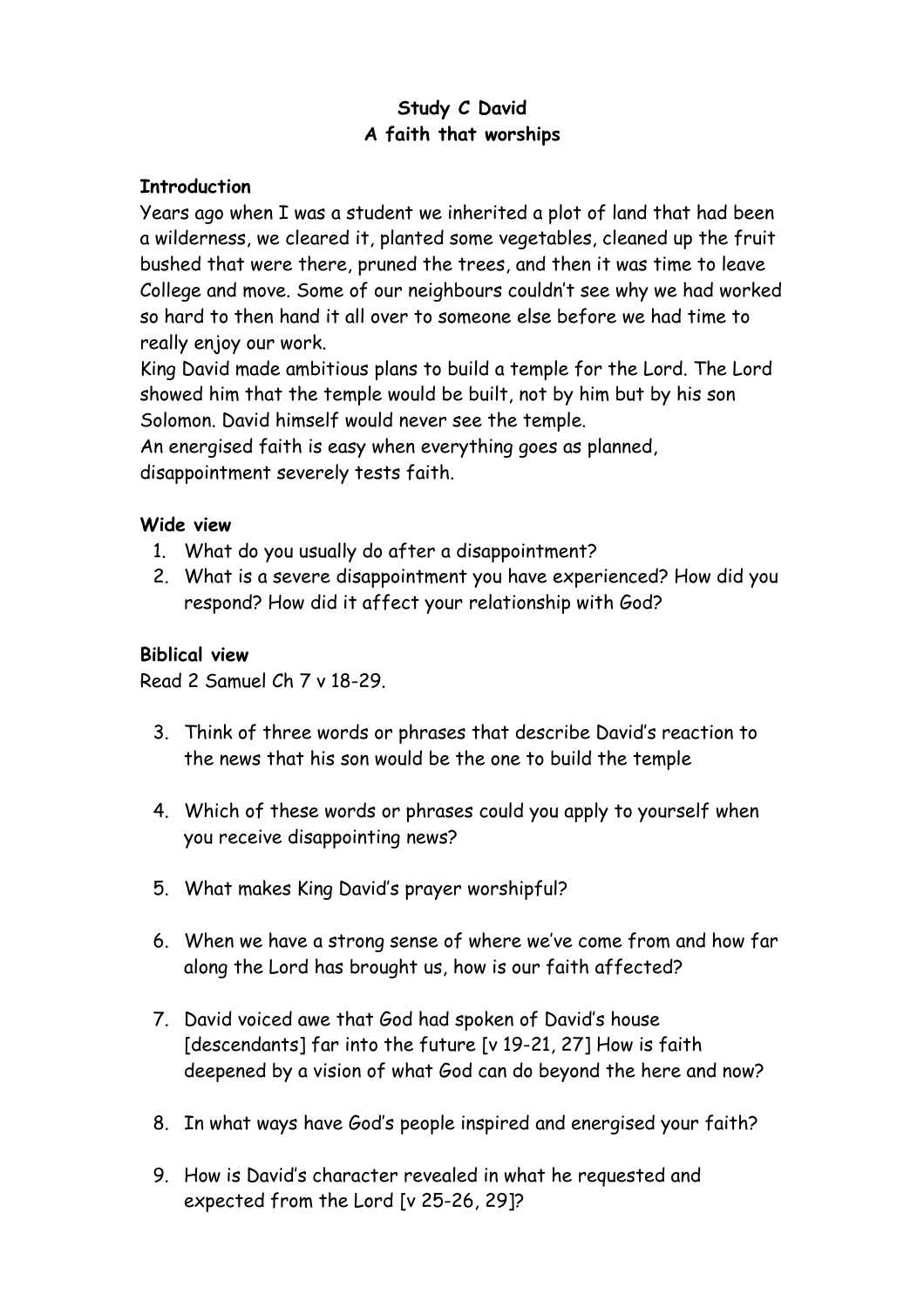- 10. Throughout this prayer where do you find David's strongest expression of faith?
- 11. Why does faith in God lead naturally to worship of God?
- 12. When has a disappointment led you into worship, even if it took a while?
- 13. How can the union of energised faith with worship sustain you through troubled times?

In a spirit of worship, what would you like to say to Jesus about

- a. Himself?
- b. yourself?
- c. about how far he has brought you?
- d. about your hopes for the future?

You could write a prayer based around the above and then share it with the group, which could lead into a period of corporate worship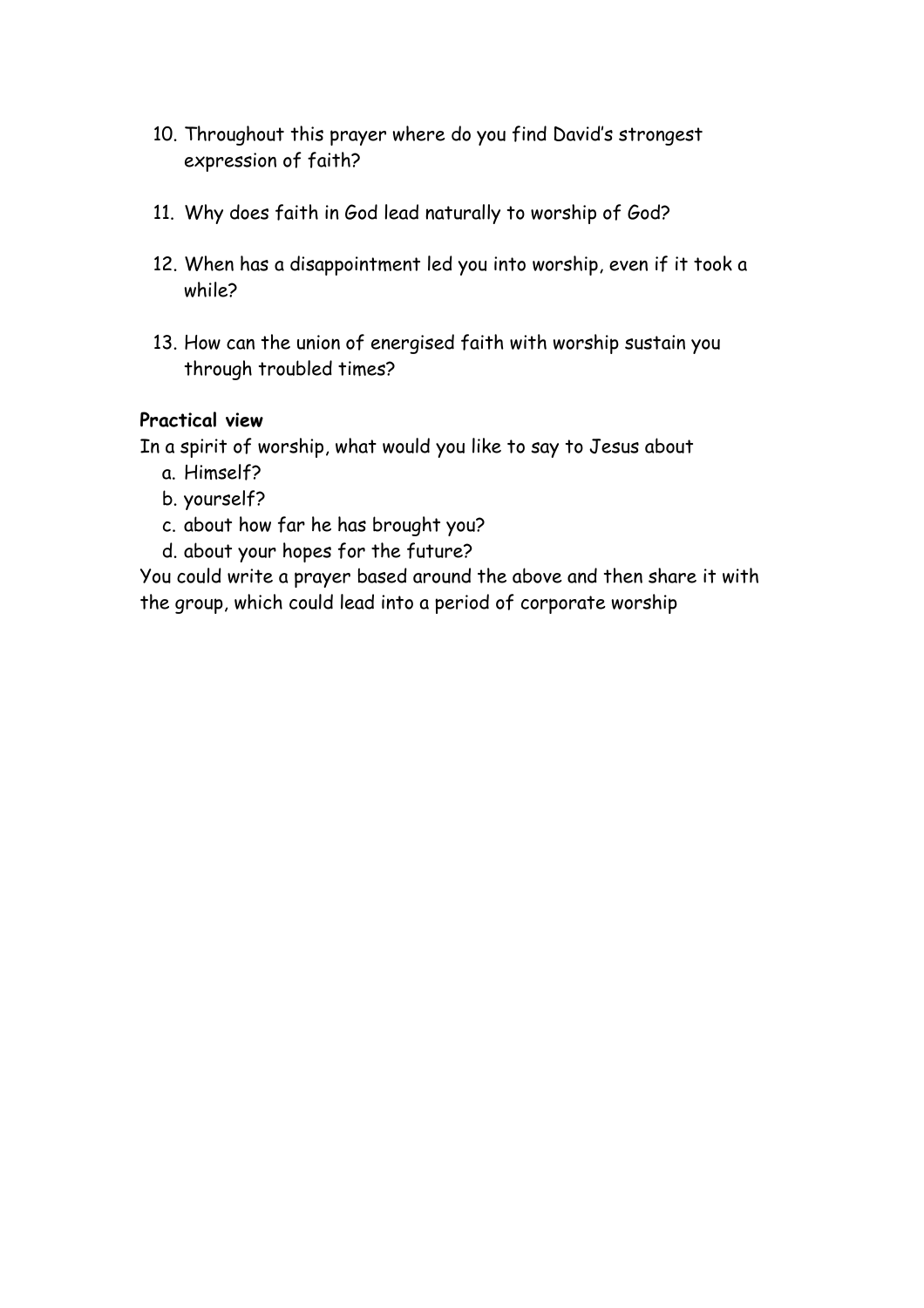# **Study D Jesus A faith that asks**

#### **Introduction**

Sometimes it's not who we are or whom we know, but the name we use which gets results. A junior office employee if requested by the Managing Director to check to see if a document is ready by the end of the week, the office junior only has to mention the name of the Managing Director, and it can have an impressive effect in terms of efficiency. It's not because of the junior office employee status, but because the junior employee is asking in the name of the Managing Director, which makes all the difference.

## **Wide view**

- 1. When have you hesitated to ask for something because you felt you did not have enough status? How did you get up the nerve to ask [if you did]? What happened as a result?
- 2. Would you say it is easier to ask the Lord for small things or for big things? Why?

## **Biblical view.**

Read John Ch 16 v 16-28

- 3. What is the primary theme of Jesus words?
- 4. Put yourself in the upper room as a disciple. The scent of the roasted Passover lamb, smoke from the oil lamps, the powerful presence of Jesus, as you listen to Jesus words, what is your mood?
- 5. Why were the disciples confused [16-18]?
- 6. How did Jesus respond to their apprehension [v 19-24]?
- 7. Childbirth seems an unusual illustration to use [v20-22] or adult males. How does childbirth illustrate what they were going to experience?
- 8. How have you felt the pain of the Lord's seeming absence?
- 9. The disciple's part experience s of Jesus gave them something to have faith in for the uncertain future. What experiences in your past enable you to confidently prayer with energised faith?